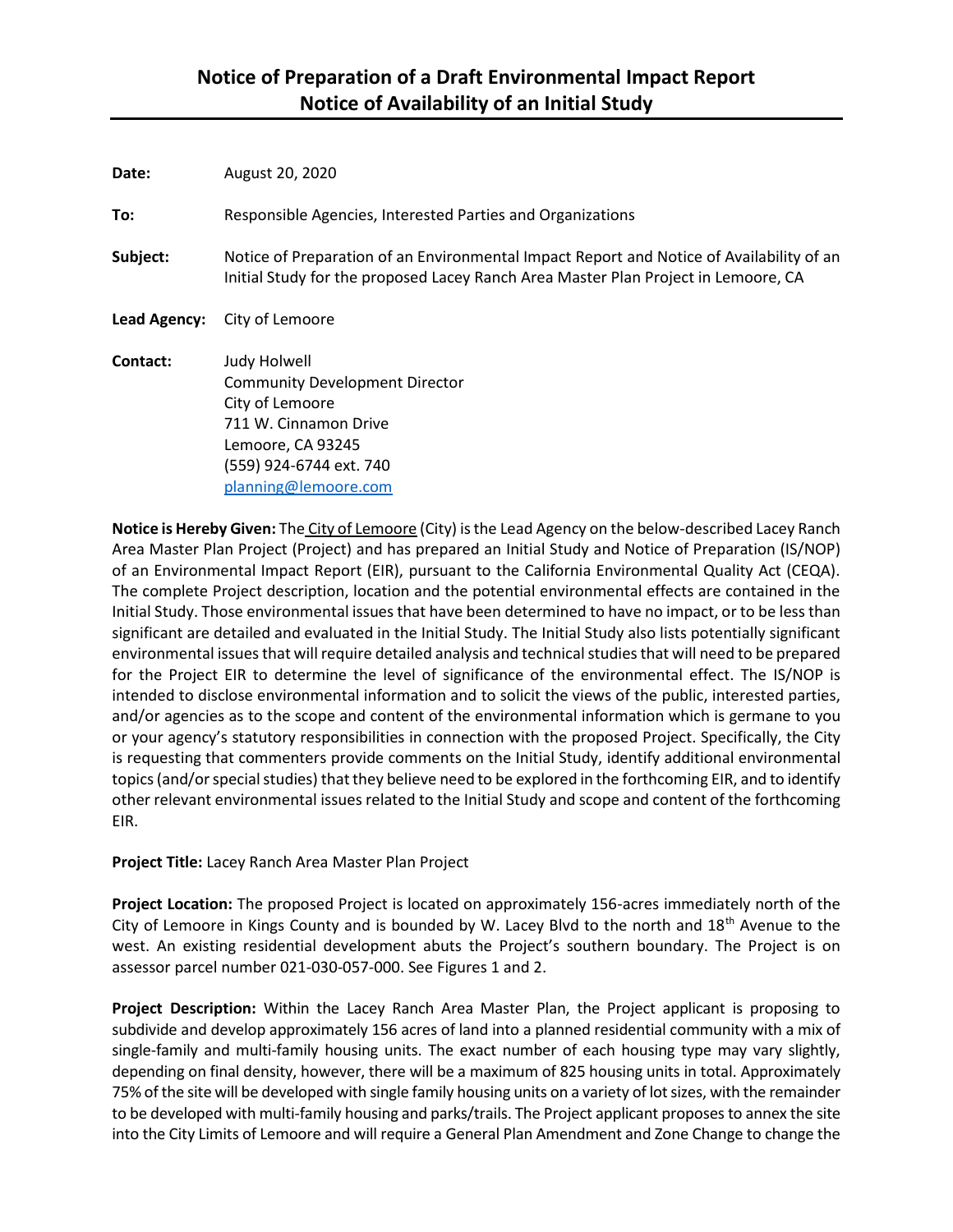land use designations from agriculture to residential. The Project will also require a modification to the City's Sphere of Influence.

**Areas of Potential Environmental Effects:** The Initial Study found that the proposed Project would have less than significant impacts (or could be mitigated to a less than significant level) in the following CEQA Guidelines Appendix G checklist topics: Aesthetics, Mineral Resources, Recreation, and Wildfire. The Initial Study found that the proposed Project could potentially result in significant impacts to the following resource areas: Agricultural Resources, Air Quality, Biological Resources, Cultural Resources, Energy, Geology/Soils, Greenhouse Gas Emissions, Hazards/Hazardous Materials, Hydrology/Water Quality, Land Use / Planning, Noise, Population/Housing, Public Services, Transportation, Tribal Cultural Resources and Utilities/Service Systems. These topics will be evaluated in the EIR that will be prepared for the Project. To support the environmental analysis, the following technical studies will be prepared: Agricultural Conversion Study, Air Quality/Energy/Greenhouse Gas Study, Biological Resources Report, Cultural Resources Report, Noise Assessment, SB 610 Water Supply Assessment, and a Traffic Impact Study.

**Document Availability and Public Review Timeline:** Due to the time limits mandated by State law, your response to the IS/NOP must be sent *no later than 30 days* after receipt of this notice. The review period for the IS/NOP will be from August 20, 2020 to September 21, 2020. Copies of the IS/NOP can be reviewed at the City of Lemoore, 711 W. Cinnamon Drive, Lemoore, CA 93245. Electronic copies can also be accessed on the City's website at: <https://lemoore.com/departments/community-development>

**Public Scoping Meeting:** A scoping meeting will be conducted to collect oral comments from agencies and the public as to the scope and content of the Draft EIR that will be prepared for the Project. Due to current restrictions related to Covid-19, the meeting will be conducted online and via telephone. In order to ensure ability to participate, interested parties may participate in the scoping meeting through a live-streamed YouTube meeting and/or via telephone as follows:

| Date:                          | September 14, 2020              |
|--------------------------------|---------------------------------|
| Time:                          | $5:30 - 6:30$ PM                |
| <b>YouTube Meeting Access:</b> | www.Youtube.com/c/cityoflemoore |
| Phone Access:                  | (559) 924-6744 ext. 105         |
|                                | Password: 119711                |

**Submitting Comments:** Comments and suggestions as to the appropriate scope of analysis of the EIR are invited from all interested parties. Written comments or questions concerning the EIR for the proposed Project should be directed to the City's Community Development Director at the following address by 5:00 p.m. on September 21, 2020. Please include the commenter's full name and address. Please submit comments to:

Judy Holwell Community Development Director City of Lemoore 711 W. Cinnamon Drive Lemoore, CA 93245 (559) 924-6744 ext. 740 [planning@lemoore.com](mailto:planning@lemoore.com)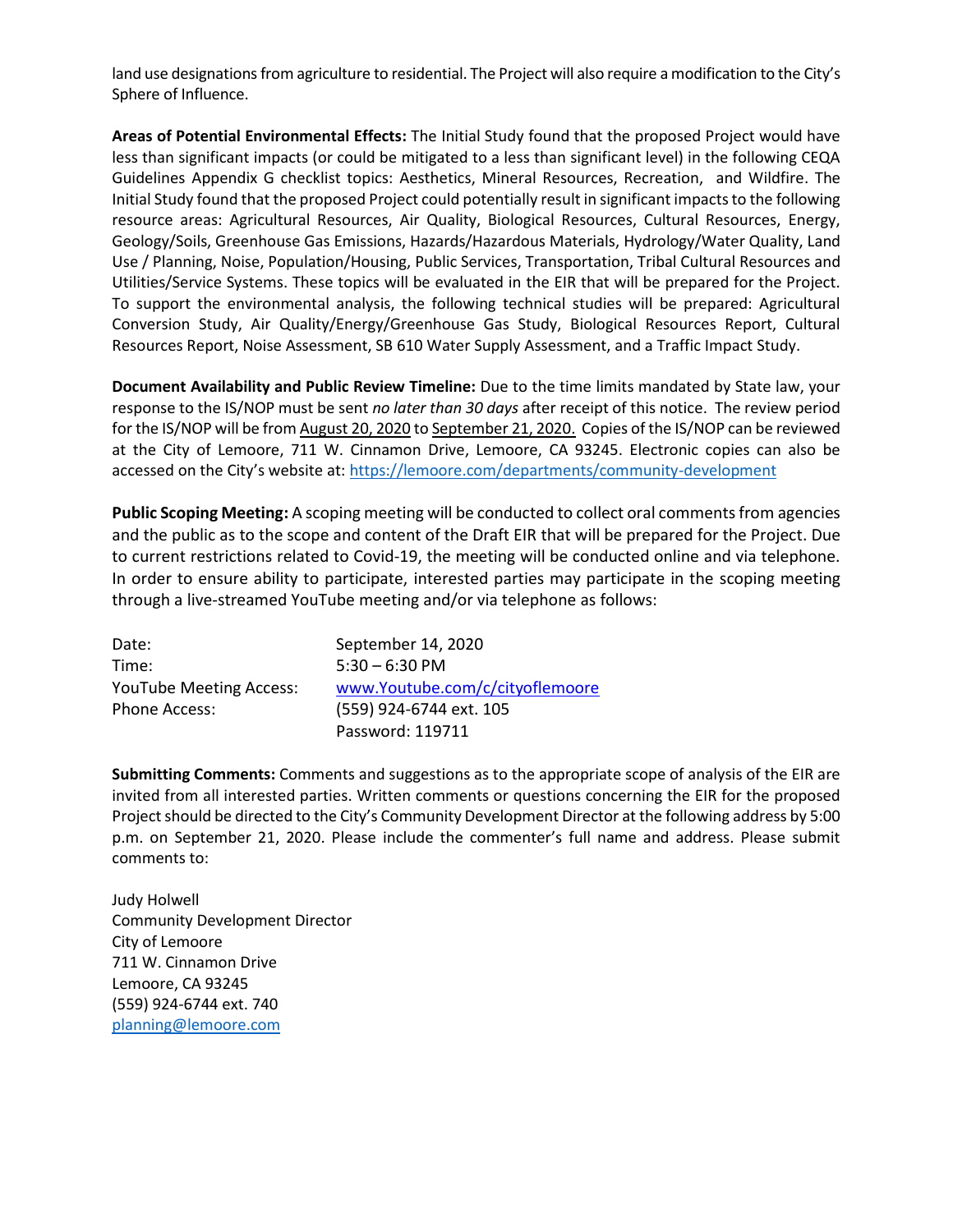Figure 1 Regional Map